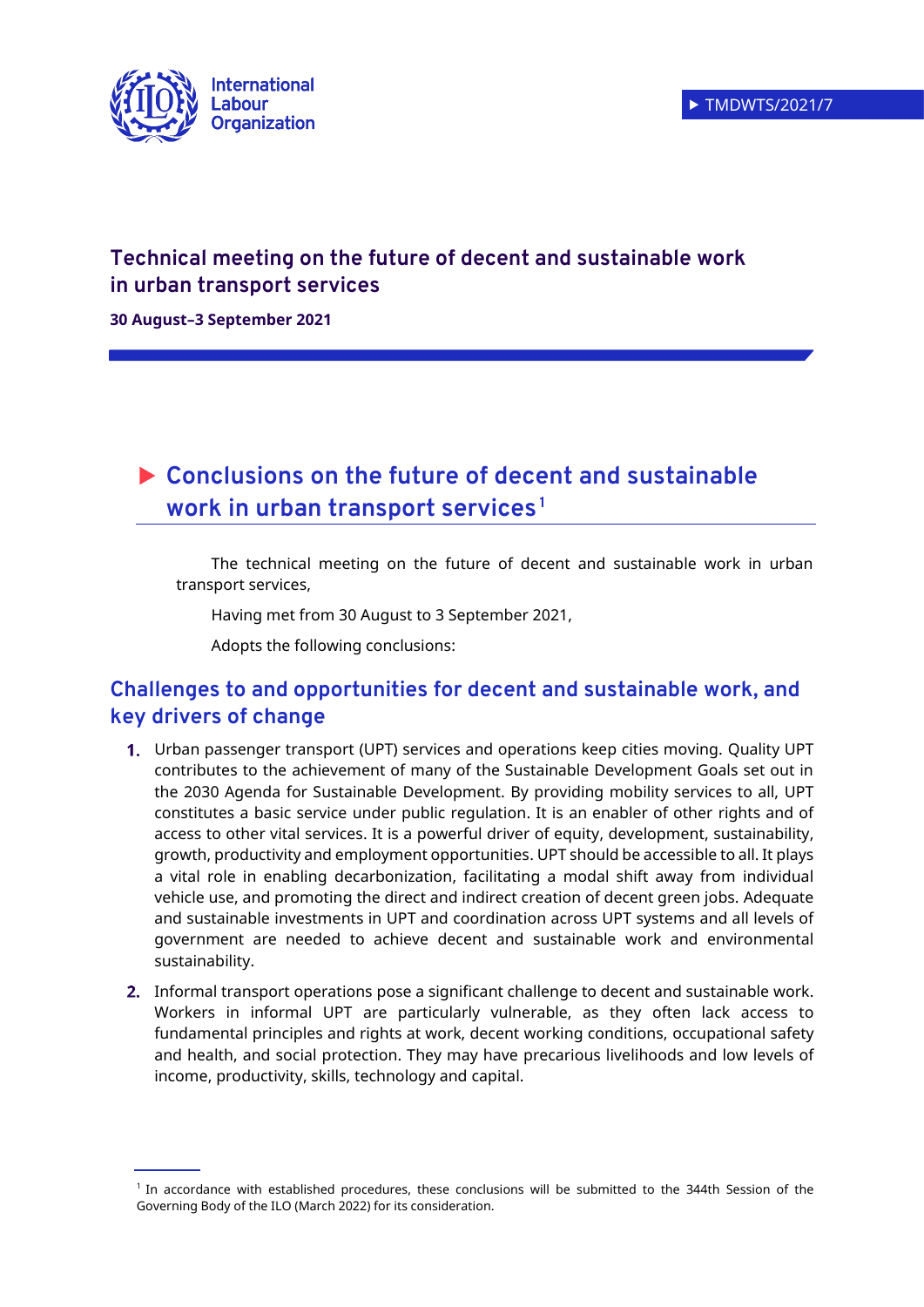- Technological innovation contributes to service quality, accessibility, accountability, decent and sustainable work, and environmental sustainability. At the same time, there are concerns related to data algorithms, transparency, the right to organize and collective bargaining, and worker privacy. Training and skills, and the displacement of jobs and livelihoods should be taken into account. An effort should be made to build an integrated system that promotes the growth of technological innovation and mobility as a service and at the same time guarantees rights and protections for all workers. Social dialogue, including collective bargaining, can help in addressing these concerns.
- The public sector plays a key role in regulating UPT. UPT services are delivered under public and private operations, with various degrees of outsourcing and other forms of contracting and subcontracting. Policy responses, including the design of financially balanced, comprehensive and legally based contracts to regulate the terms of operations, are needed to promote a level playing field in order to respond to diversity in context and fluctuating demand. Decent work is a central element relevant to these policy responses.
- **5.** Women's rate of labour force participation in both formal and informal UPT remains low. Gender occupational segregation is prevalent, and women have typically less income security and job opportunities and work in lower paid jobs. While the sector is working towards achieving a more inclusive workforce, there are still significant barriers for women to enter and remain in the sector.
- UPT workers can face a range of decent work deficits, including occupational safety and health risks such as fatigue, stress, musculoskeletal disorders, non-communicable and communicable diseases, occupational diseases and a high risk of viral infection. They are also subjected to the harmful effects of noise, air pollution, congestion, crowding and heat stress. Violence and harassment and a lack of access to safe and secure welfare facilities, particularily bathroom, washing and other sanitary facilities, may affect both driving and non-driving UPT workers. Retention rates in the sector and its attractiveness have become a concern for all UPT operators. Social dialogue, effective management and public policies, in addition to technological innovation and decent welfare facilities, may address these decent work deficits.
- 7. At the same time, UPT can benefit from major decent work opportunities, including employment growth, improvements in job quality and incomes, productivity gains and social inclusion. Technological innovation may enable these decent work opportunities.
- 8. Necessary measures have been put in place to protect UPT operators, workers and passengers from COVID-19, but ridership has plummeted and jobs and livelihoods have been lost. Informal UPT workers and informal economic units often continued to work in order to maintain livelihoods, in spite of low income resulting from low wage rates or reduced paid work hours or work days, and lack of social security protection. The risk of infection with COVID-19 is higher for frontline workers in UPT and many have lost their lives to it. Sustained financial measures are needed for service and business continuity and to steer the sector towards a job-rich and sustainable recovery.

### **Facilitating transition to formality and a just transition to decent and sustainable work**

**9.** Progressive transition to formality should aim to reduce decent work deficits in a way that also takes account of the interests of informal workers, while respecting workers' fundamental rights, ensuring opportunities for income security, livelihoods and entrepreneurship, and preventing informalization in the sector. Policies and programmes should be implemented in an integrated manner to ensure comprehensive, adequate and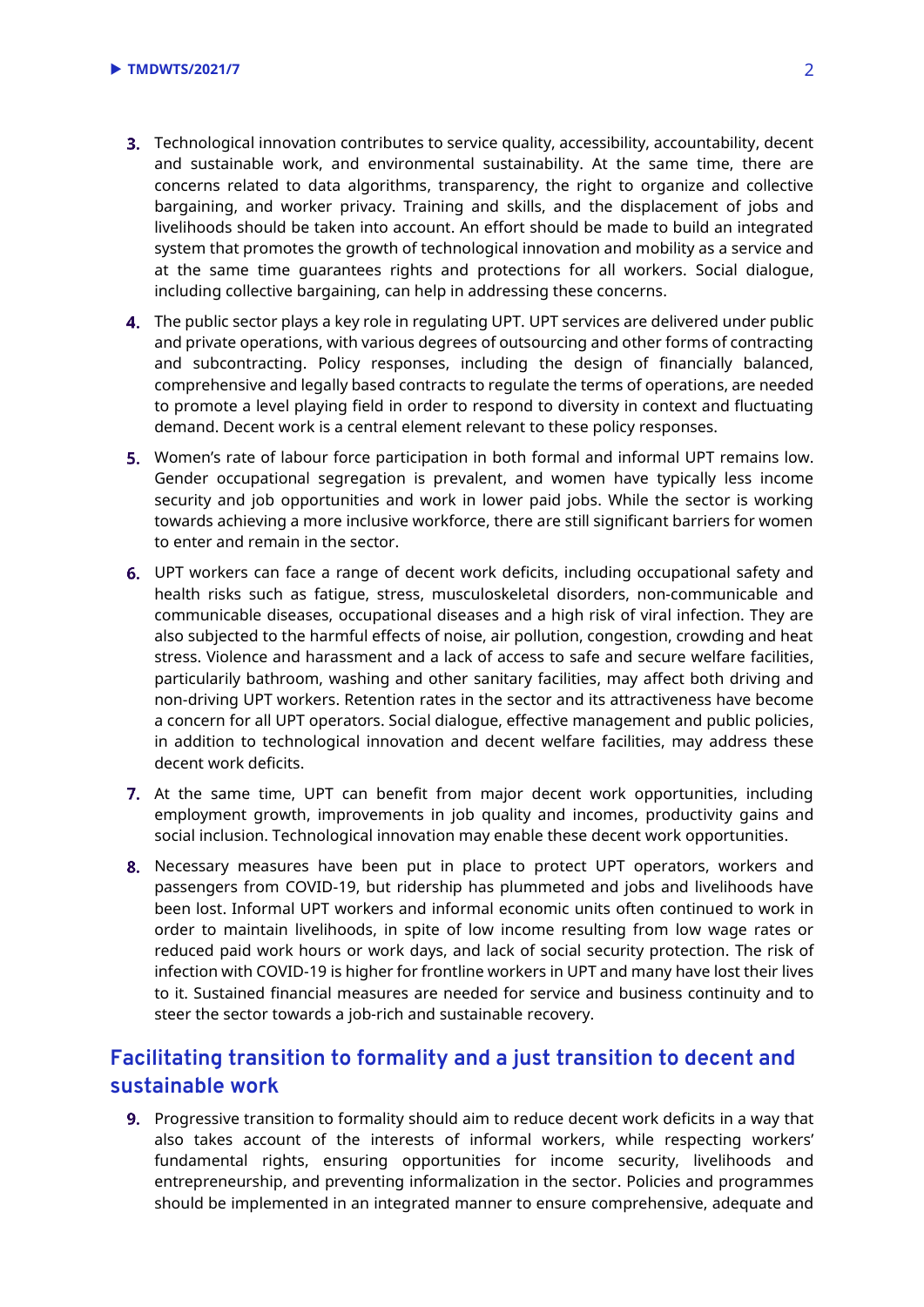sustainable levels of social protection, while building access to universal social protection systems. Progressive transition to formality requires an integrated policy framework as set out in the Transition from the Informal to the Formal Economy Recommendation, 2015 (No. 204).

- 10. Employment and economic impact assessments are useful for measuring the employment and decent work impacts of UPT projects. Strong legal and institutional frameworks and the creation of an enabling environment for sustainable enterprise development contribute to increased productivity and lead to improved environmental outcomes and decent work opportunities. Decarbonization efforts should be accompanied by just transition principles contained in the ILO's Guidelines for a just transition towards environmentally sustainable economies and societies for all. An enabling environment for sustainable enterprises, adequate professionalization of training of UPT workers, and skills development and lifelong learning strategies for all UPT workers can also effectively promote the transition to formality. This should be accompanied by robust labour law enforcement systems, including in respect of occupational safety and health provisions.
- 11. Social dialogue can be a strong driver for economic and social resilience and can reconcile competition and technological innovation with equitable access, decent work, and safety for workers and passengers to create a level playing field. Institutions and mechanisms related to social dialogue, transparency, and governance and labour inspection frameworks should be robust to ensure decent work in UPT. Social dialogue, based on respect of freedom of association and the effective recognition of the right to collective bargaining for all workers in the sector, has a crucial role in the design of policies to promote decent and sustainable work in UPT.
- 12. Sustainable investments and responsible procurement and contracting practices, which focus on quality of service applying to all public and private contractors and subcontractors in UPT can contribute to the promotion of decent and sustainable work.
- 13. Occupational safety and health strategies, programmes and measures should be established for all UPT workers through adequate legislation, national policies and programmes and social dialogue. Urgent and concerted action is needed to ensure that UPT workers have timely, equitable, affordable and global access to quality, safe and effective COVID-19 vaccines. This action should include treatments and preventive measures, such as health technologies, diagnostics, therapeutics and other COVID-19 health products, as well as psychosocial support and quarantine facilities. Governments and social partners have an important role to play in raising awareness about infection control and vaccination possibilities.

### **Recommendations for future action by the International Labour Organization and its Members**

- 14. Governments, together with workers' and employers' organizations, should:
	- (a) engage in effective social dialogue to promote decent and sustainable work for all in UPT;
	- (b) promote UPT as a basic service and foster decent and sustainable work in UPT services;
	- (c) harness the fullest potential of technological progress and digitalization, including platform work, to create decent jobs and sustainable enterprises, enable broad social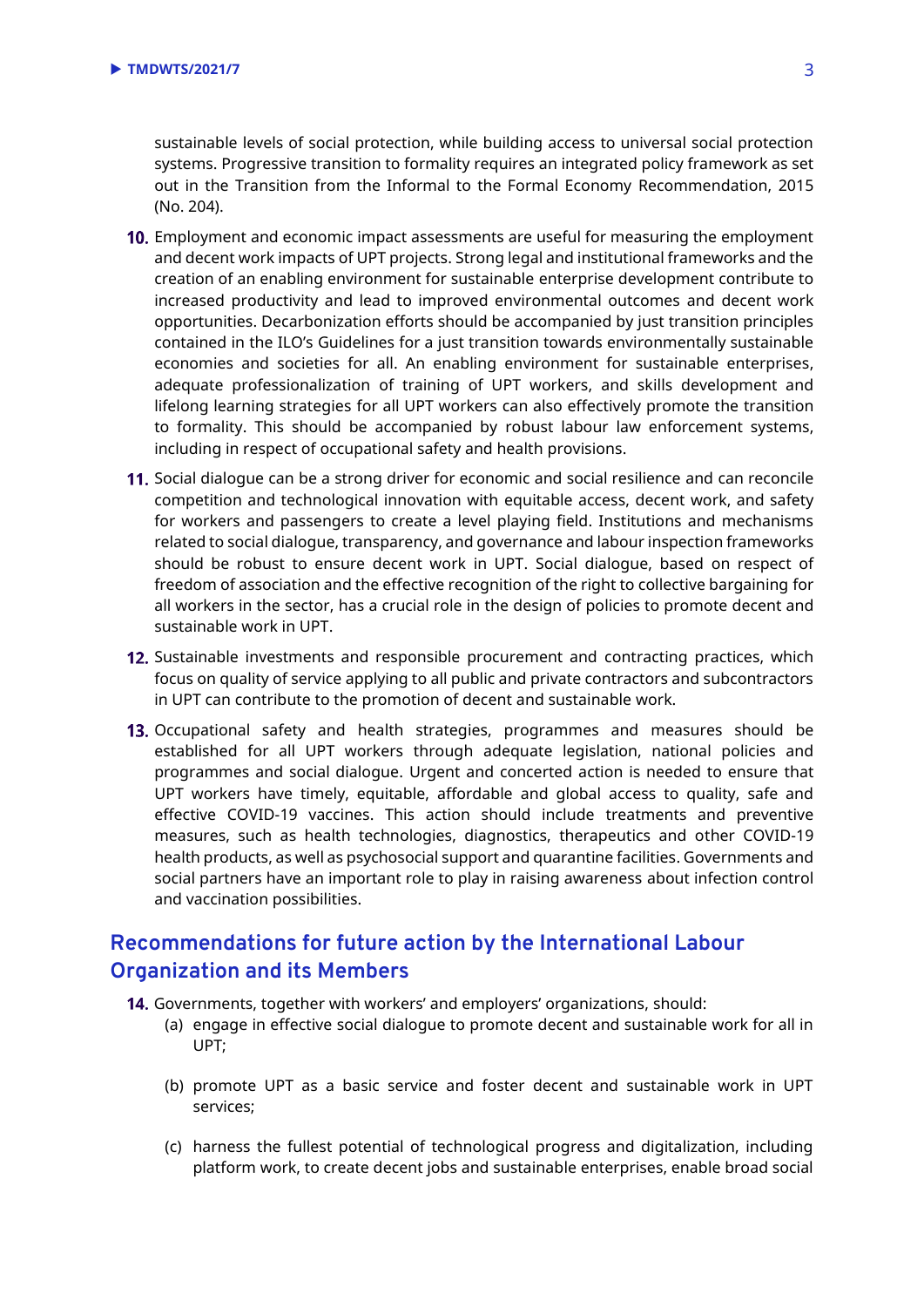participation in the benefits, and address the risks and challenges, including by reducing the digital divide between people;

- (d) support the continuity, improvement and expansion of UPT and employment in the sector, including by addressing funding needs through sustainable funding models, extend the role of social dialogue in designing responses and national sectoral recovery plans and policies to help restore public confidence in UPT after the COVID-19 pandemic, and provide an effective climate response;
- (e) promote the creation, attraction and retention of decent and sustainable jobs and working opportunities, and support business and service continuity and sustainable investment in the sector to ensure a job-rich, sustainable recovery;
- (f) facilitate inclusive transition to formality and a just transition to more environmentally sustainable economies and societies;
- (g) engage in formulating and implementing a comprehensive and coordinated policy for the present and future of work in UPT and promote an enabling sustainable environment, including by addressing the funding needs of the sector, in order to generate, maintain and grow decent and sustainable productive work;
- (h) actively strengthen women's employment in the sector by promoting measures and actions to alleviate gender-specific obstacles to access the sector, including addressing root causes, combating occupational segregation and ensuring equal pay for work of equal value, and promote career progression, including by introducing technology that enhances gender equality;
- (i) ensure adequate working conditions and safety and health at work and extend social protection to all UPT workers, regardless of the nature of their employment status or working arrangements, in order to promote decent and sustainable work, and achieve universal access to comprehensive, adequate and sustainable social protection, including nationally defined social protection floors, ensuring that, at a minimum, all in need have access to basic income security and essential healthcare over the life cycle, recognizing the full enjoyment of the right to the highest attainable standard of physical and mental health as being more important than ever; and
- (j) develop or strengthen national, regional and local policies and strategies on professionalization, lifelong learning, skills development, and technical and vocational education and training that ensure decent and sustainable work in UPT.
- **15.** Governments have the duty to adopt, implement and effectively enforce national laws and regulations to ensure that fundamental principles and rights at work and ratified international labour Conventions apply to all workers, also taking into account their obligations under other international labour standards. They should strengthen labour inspection systems by ensuring that they are well-resourced, including through adequate financial resources, duly qualified inspectors, proper equipment and training, and robust recruitment procedures. Public and private UPT enterprises should respect human rights in line with the three pillars of the United Nations Guiding Principles on Business and Human Rights and the ILO Tripartite Declaration of Principles concerning Multinational Enterprises and Social Policy.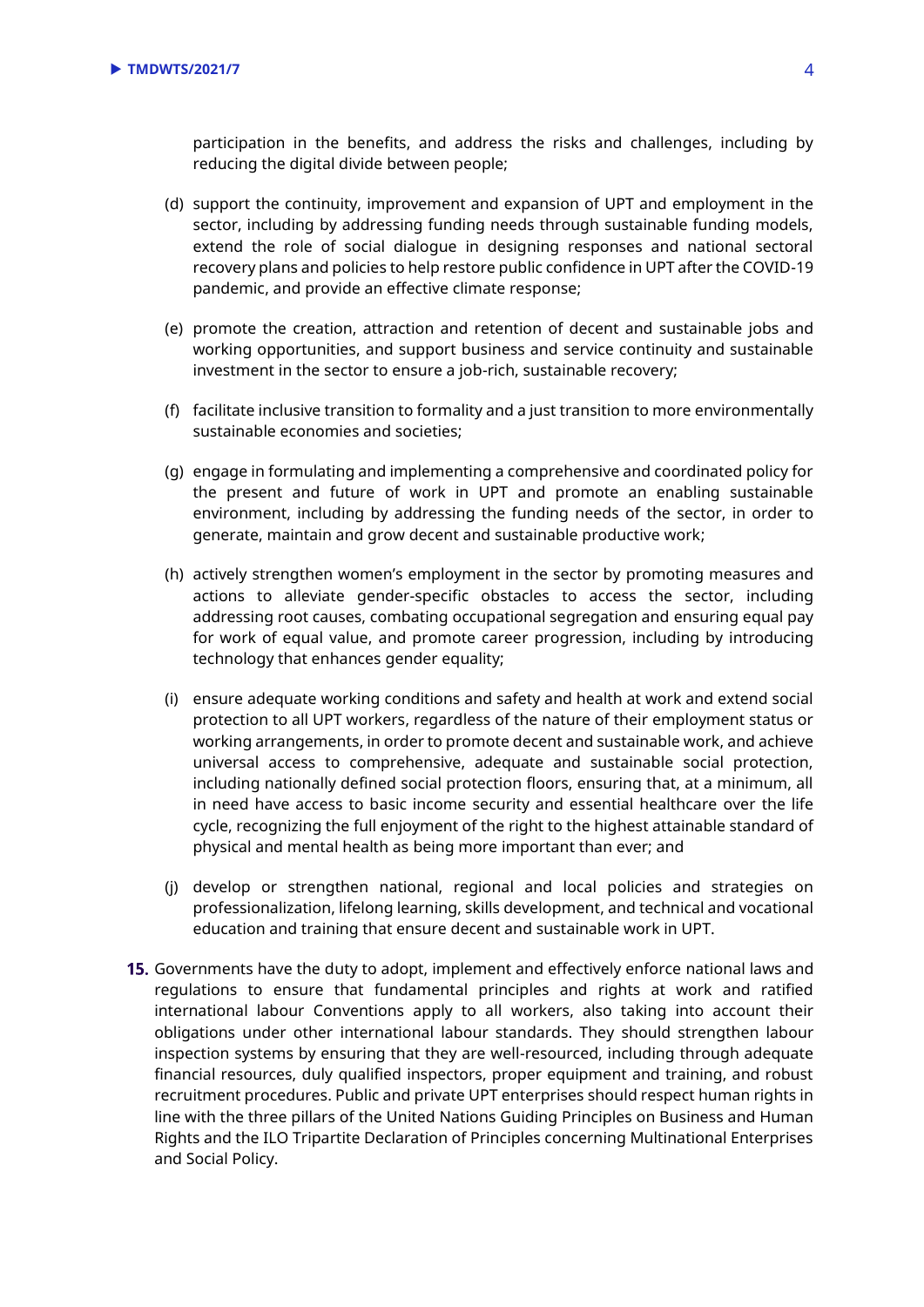- 16. The Office, in its follow-up to the obligations arising out of [the ILO Centenary Declaration](https://www.ilo.org/wcmsp5/groups/public/@ed_norm/@relconf/documents/meetingdocument/wcms_711674.pdf) for the Future of Work and the Global call to action for a human-centred recovery from the COVID-19 crisis, should:
	- (a) promote the ratification and effective implementation of international labour standards relevant to UPT and strengthen the capacity of constituents to respect, promote and realize the fundamental principles and rights at work for all engaged in the sector;
	- (b) strengthen its support for the design and implementation of recovery strategies of governments and employers' and workers' organizations to support them in their efforts to achieve a human-centred recovery that is sustainable, inclusive and resilient to the COVID-19 pandemic, covering formal and informal UPT;
	- (c) in consultation with the social partners, support governments in defining a framework on data, data protection and algorithms to ensure transparency and to comply with existing national and international law and in respect of fundamental principles and rights at work, and guarantee the privacy and dignity of the worker;
	- (d) support the sector as a significant employer;
	- (e) build the capacity of constitutents, including relevant authorities and, where they exist, representative organizations of workers and employers in the informal economy, to develop strategies and engage in effective social dialogue to promote the creation of decent and sustainable jobs in the formal economy, to facilitate a transition to formality, and to enable a just transition to the future of work that contributes to sustainable development;
	- (f) collect good practices and data and develop research on the transition to formality, skills acquisition, productivity, and just transition to decent and sustainable work in the context of UPT, to inform further ILO tripartite action in the sector;
	- (g) support constituents in formulating and implementing skills development and lifelong learning strategies for UPT, with gender-responsive methodologies to forecast future skills needs, including for technological change, just transition and the sharing of good practices on professionalization, upskilling and reskilling;
	- (h) design and implement development cooperation projects to advance decent and sustainable work and capacity development in UPT, including measuring the employment impacts of international public and private financing in UPT as part of the recovery from the COVID-19 pandemic, keeping in mind the diverse circumstances, needs, priorities and levels of development of its Member States; and
	- (i) reinforce its cooperation with relevant multilateral and regional organizations to promote decent and sustainable work in the sector aimed at mobilizing a strong and coherent global response in support of human-centred recovery strategies that are inclusive, sustainable and resilient, including working more closely with the United Nations Framework Convention on Climate Change (UNFCCC) Secretariat, under the auspices of the ILO/UNFCCC Memorandum of Understanding, to implement activities in UPT.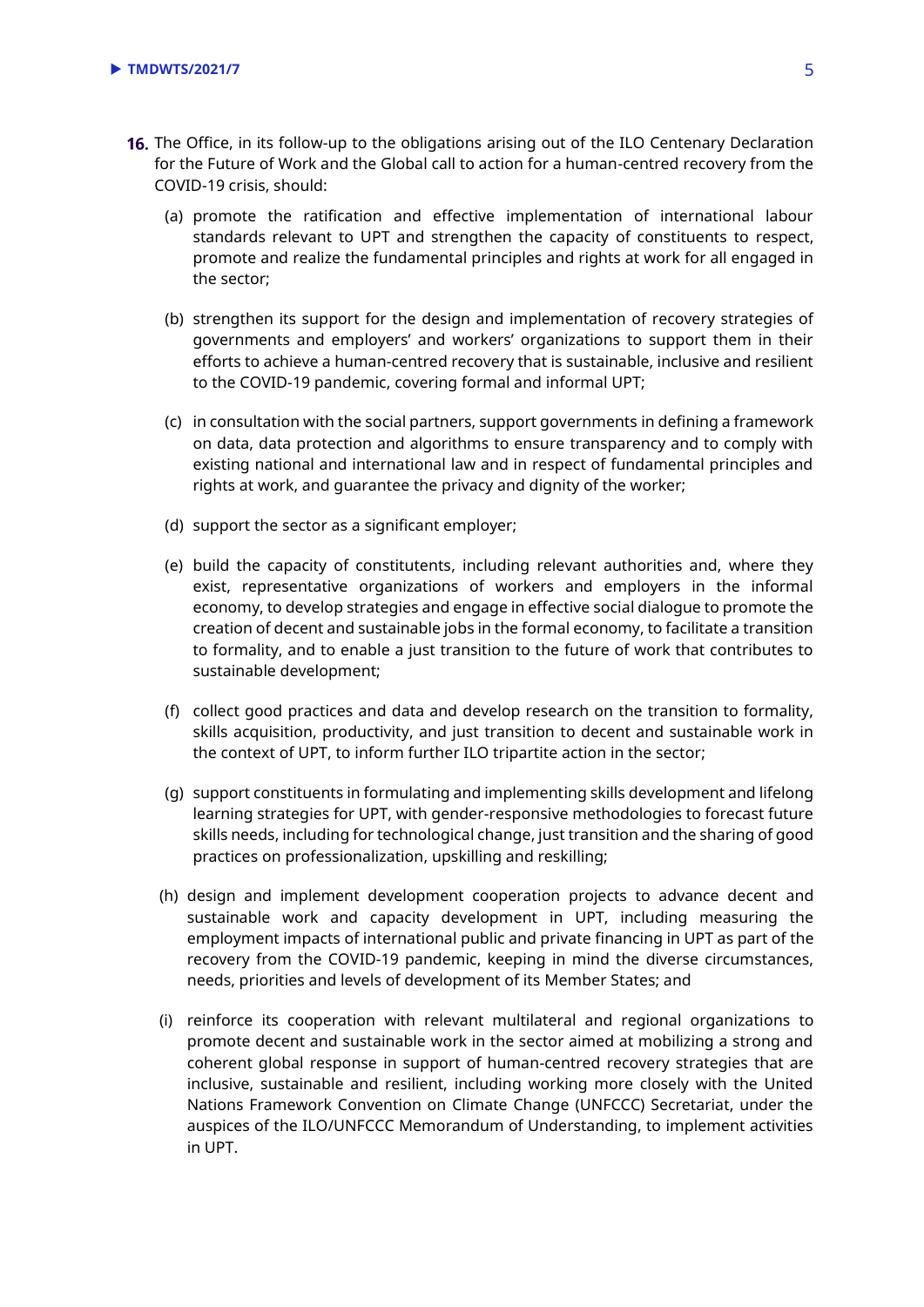### **Non-exhaustive list of ILO declarations, instruments and tools relevant to urban passenger transport**

#### **List of the instruments and tools**

#### **Declarations**

- [Centenary Declaration for the Future of Work](https://www.ilo.org/wcmsp5/groups/public/@ed_norm/@relconf/documents/meetingdocument/wcms_711674.pdf) (2019)
- [Tripartite Declaration of Principles concerning Multinational Enterprises and Social](https://www.ilo.org/wcmsp5/groups/public/---ed_emp/---emp_ent/---multi/documents/publication/wcms_094386.pdf)  [Policy](https://www.ilo.org/wcmsp5/groups/public/---ed_emp/---emp_ent/---multi/documents/publication/wcms_094386.pdf) (2017)
- [Declaration on Social Justice for a Fair Globalization \(2008\)](https://www.ilo.org/wcmsp5/groups/public/---dgreports/---cabinet/documents/genericdocument/wcms_371208.pdf)
- [Declaration on Fundamental Principles and Rights at Work \(1998\)](https://www.ilo.org/wcmsp5/groups/public/---ed_norm/---declaration/documents/publication/wcms_467653.pdf)

#### **International Labour Conference**

- Global call to action for a human-centred recovery from the COVID-19 crisis that is inclusive, sustainable and resilient (2021)
- [Conclusions concerning Decent Work in Global Supply Chains](https://www.ilo.org/wcmsp5/groups/public/---ed_norm/---relconf/documents/meetingdocument/wcms_497555.pdf) (2016)
- [Conclusions concerning the Promotion of Sustainable Enterprises](https://www.ilo.org/wcmsp5/groups/public/---ed_emp/---emp_ent/documents/publication/wcms_093970.pdf) (2007)

#### **International labour standards**

#### **Fundamental Conventions:**

- [Freedom of Association and Protection of the Right to Organise Convention, 1948 \(No.](https://www.ilo.org/dyn/normlex/en/f?p=NORMLEXPUB:12100:::NO:12100:P12100_ILO_CODE:C087:NO)  [87\)](https://www.ilo.org/dyn/normlex/en/f?p=NORMLEXPUB:12100:::NO:12100:P12100_ILO_CODE:C087:NO)
- [Right to Organise and Collective Bargaining Convention, 1949 \(No. 98\)](https://www.ilo.org/dyn/normlex/en/f?p=NORMLEXPUB:12100:0::NO::P12100_ILO_CODE:C098)
- [Forced Labour Convention, 1930 \(No. 29\)](http://www.ilo.org/dyn/normlex/en/f?p=NORMLEXPUB:12100:::NO:12100:P12100_ILO_CODE:C029:NO) (and its [2014 Protocol\)](https://www.ilo.org/dyn/normlex/en/f?p=NORMLEXPUB:12100:::NO:12100:P12100_ILO_CODE:P029:NO)
- [Abolition of Forced Labour Convention, 1957 \(No. 105\)](http://www.ilo.org/dyn/normlex/en/f?p=NORMLEXPUB:12100:::NO:12100:P12100_ILO_CODE:C105:NO)
- [Minimum Age Convention, 1973 \(No. 138\)](http://www.ilo.org/dyn/normlex/en/f?p=NORMLEXPUB:12100:::NO:12100:P12100_ILO_CODE:C138:NO)
- [Worst Forms of Child Labour Convention, 1999 \(No. 182\)](http://www.ilo.org/dyn/normlex/en/f?p=NORMLEXPUB:12100:::NO:12100:P12100_ILO_CODE:C182:NO)
- [Equal Remuneration Convention, 1951 \(No.](https://www.ilo.org/dyn/normlex/en/f?p=NORMLEXPUB:12100:0::NO::P12100_ILO_CODE:C100) 100)
- [Discrimination \(Employment and Occupation\) Convention, 1958 \(No. 111\)](https://www.ilo.org/dyn/normlex/en/f?p=NORMLEXPUB:12100:0::NO::P12100_ILO_CODE:C111)

#### **Technical Conventions and Recommendations:**

- Hours of Work and Rest Periods (Road Transport) Convention, 1979 (No. 153) (instrument to be revised)
- Hours of Work and Rest Periods (Road Transport) Recommendation, 1979 (No. 161) (instrument to be revised)
- Labour Inspection Convention, 1947 (No. 81)
- Labour Inspection Recommendation, 1947 (No. 81)
- Labour Inspection (Mining and Transport) Recommendation, 1947 (No. 82)
- Labour Clauses (Public Contracts) Convention, 1949 (No. 94)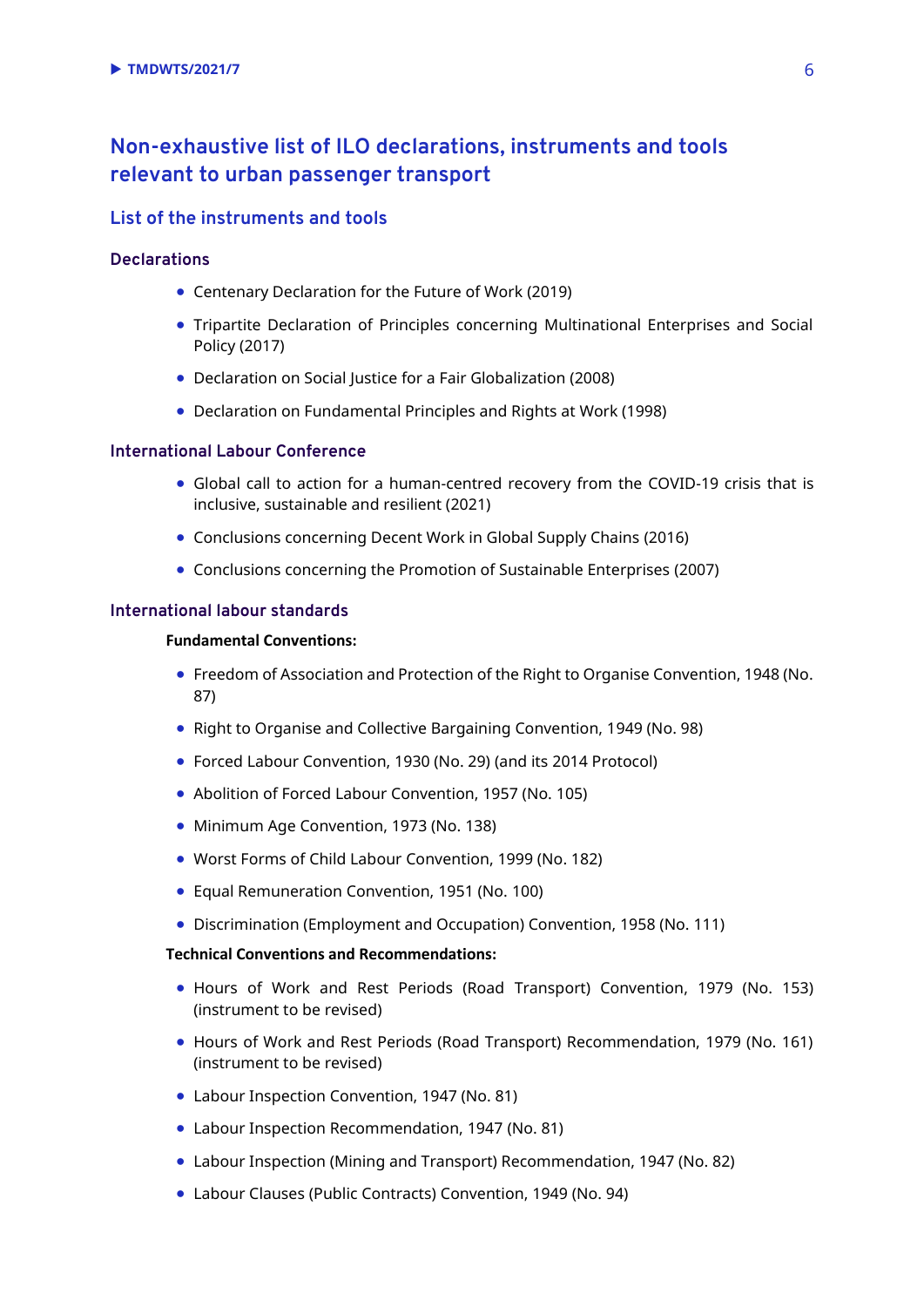- Labour Clauses (Public Contracts) Recommendation, 1949 (No. 84)
- Labour Relations (Public Service) Convention, 1978 (No. 151)
- Labour Relations (Public Service) Recommendation, 1978 (No. 159)
- Employment Policy Convention, 1964 (No. 122)
- Employment Policy Recommendation, 1964 (No. 169)
- Minimum Wage Fixing Convention, 1970 (No. 131)
- Minimum Wage Fixing Recommendation, 1970 (No. 135)
- Protection of Wages Convention, 1949 (No. 95)
- Protection of Wages Recommendation, 1949 (No. 85)
- Promotional Framework for Occupational Safety and Health Convention, 2006 (No. 187)
- Promotional Framework for Occupational Safety and Health Recommendation, 2006 (No. 197)
- List of Occupational Diseases Recommendation, 2002 (No. 194)
- Chemicals Convention, 1990 (No. 170)
- Occupational Health Services Convention, 1985 (No. 161)
- Occupational Health Services Recommendation, 1985 (No. 171)
- Occupational Cancer Recommendation, 1974 (No. 147)
- Occupational Safety and Health Convention, 1981 (No. 155)
- Occupational Safety and Health Recommendation, 1981 (No. 164)
- Night Work Convention, 1990 (No. 171)
- Night Work Recommendation, 1990 (No. 178)
- [Workers with Family Responsibilities Convention, 1981 \(No. 156\)](https://www.ilo.org/dyn/normlex/en/f?p=NORMLEXPUB:12100:0::NO::P12100_ILO_CODE:C156)
- [Violence and Harassment Convention, 2019 \(No. 190\)](https://www.ilo.org/dyn/normlex/en/f?p=NORMLEXPUB:12100:0::NO::P12100_ILO_CODE:C190)
- Violence and Harassment Recommendation, 2019 (No. 206)
- [Termination of Employment Convention, 1982 \(No. 158\)](https://www.ilo.org/dyn/normlex/en/f?p=NORMLEXPUB:12100:0::NO::P12100_ILO_CODE:C158)
- [Termination of Employment Recommendation, 1982 \(No. 166\)](https://www.ilo.org/dyn/normlex/en/f?p=NORMLEXPUB:12100:0::NO::P12100_ILO_CODE:R166)
- [Communications within the Undertaking Recommendation, 1967 \(No. 129\)](https://www.ilo.org/dyn/normlex/en/f?p=NORMLEXPUB:12100:0::NO::P12100_ILO_CODE:R129)
- [Human Resources Development Convention, 1975 \(No. 142\)](https://www.ilo.org/dyn/normlex/en/f?p=NORMLEXPUB:12100:0::NO::P12100_ILO_CODE:C142)
- [Human Resources Development Recommendation, 2004 \(No. 195\)](https://www.ilo.org/dyn/normlex/en/f?p=1000:12100:::NO:12100:P12100_INSTRUMENT_ID:312533)
- Employment Injury Benefits Recommendation, 1964 (No. 121)
- Collective Agreements Recommendation, 1951 (No. 91)
- Migrant Workers Recommendation, 1975 (No. 151)
- Promotion of Cooperatives Recommendation, 2002 (No. 193)